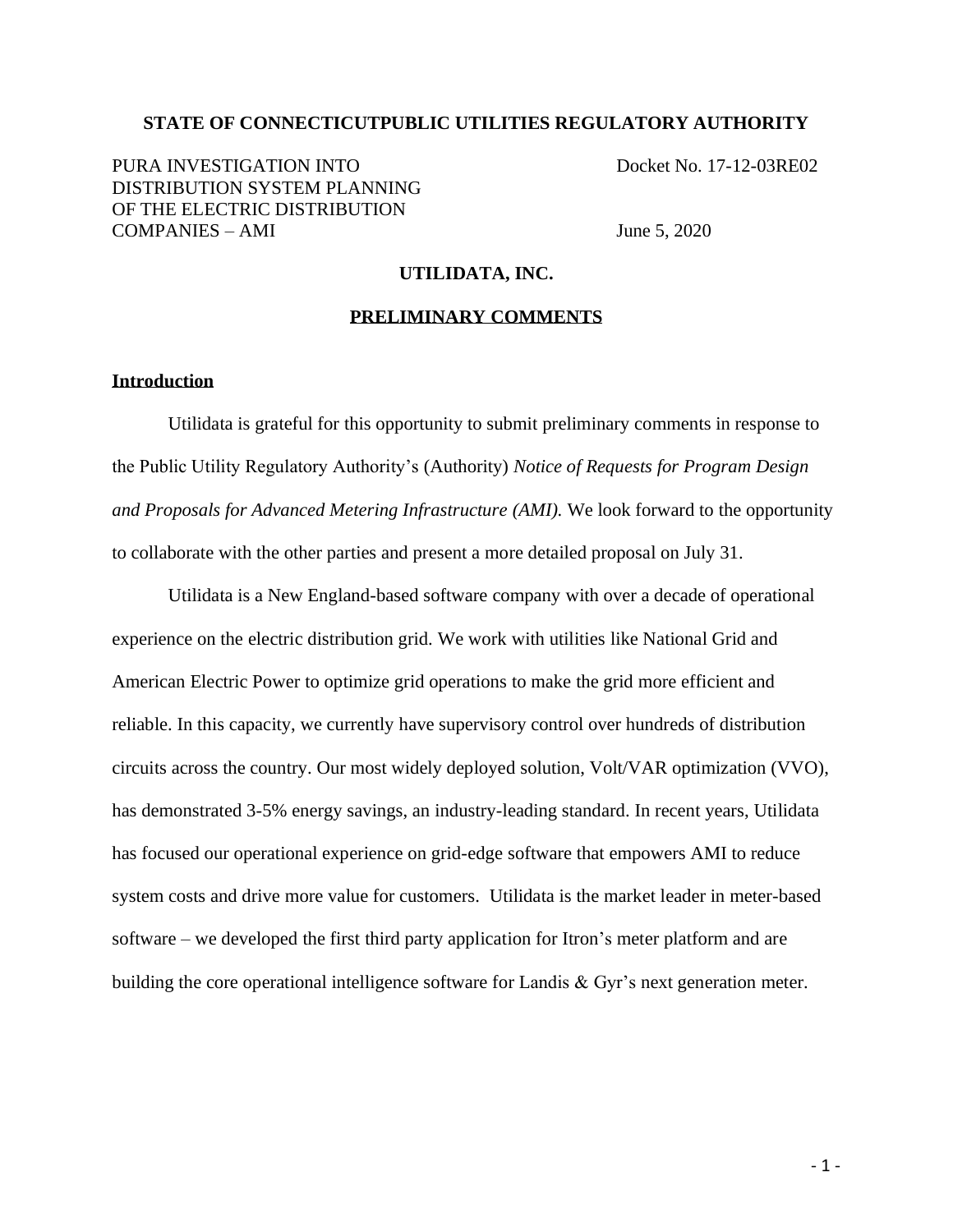# **Summary**

The Authority's consideration of AMI will be a momentous decision for the future of the electric grid. The scale of an AMI investment is massive; AMI assets will last for decades; and the specific requirements, or lack thereof, will impact a range of other grid modernization investments. The key decision before the Authority is not just *whether* to approve investment in AMI, but what the AMI system should be *required* to do in both the near term and long term.

Over the last decade, most AMI proposals have promised benefits of reduced meterreading costs, enhanced outage detection and shift demand via time-of-use (TOU) rates. We recognize the value of these benefits; however, while they may help satisfy a benefit-cost analysis, they do not begin to capture the full potential of an AMI rollout in 2020.

Virtually all stakeholders would agree that the grid is becoming more dynamic, and that much of that dynamism will be managed at the edge of the system, where supply meets demand, and where customers and their Distributed Energy Resources (DERs) meet the grid. AMI can, and should, be a foundational platform for managing this emerging complexity and driving more value for customers, but it will not happen unless regulators and utilities dig into the technical specifications, capabilities and outcomes we should expect from AMI beyond the traditional benefit categories that AMI business plans have relied upon for 15 years. Leaving the discussion of additional benefits for later will virtually ensure that AMI is underutilized; however, if stakeholders engage in this discussion now, AMI will be able to deliver benefits far beyond what is currently quantified in most AMI proposals.

Realizing these additional benefits need not be expensive nor require that the Authority imagine technology developments far in the future. To the contrary, new meters should come with a grid edge operating system for which the foundation has already been built. This system

 $-2-$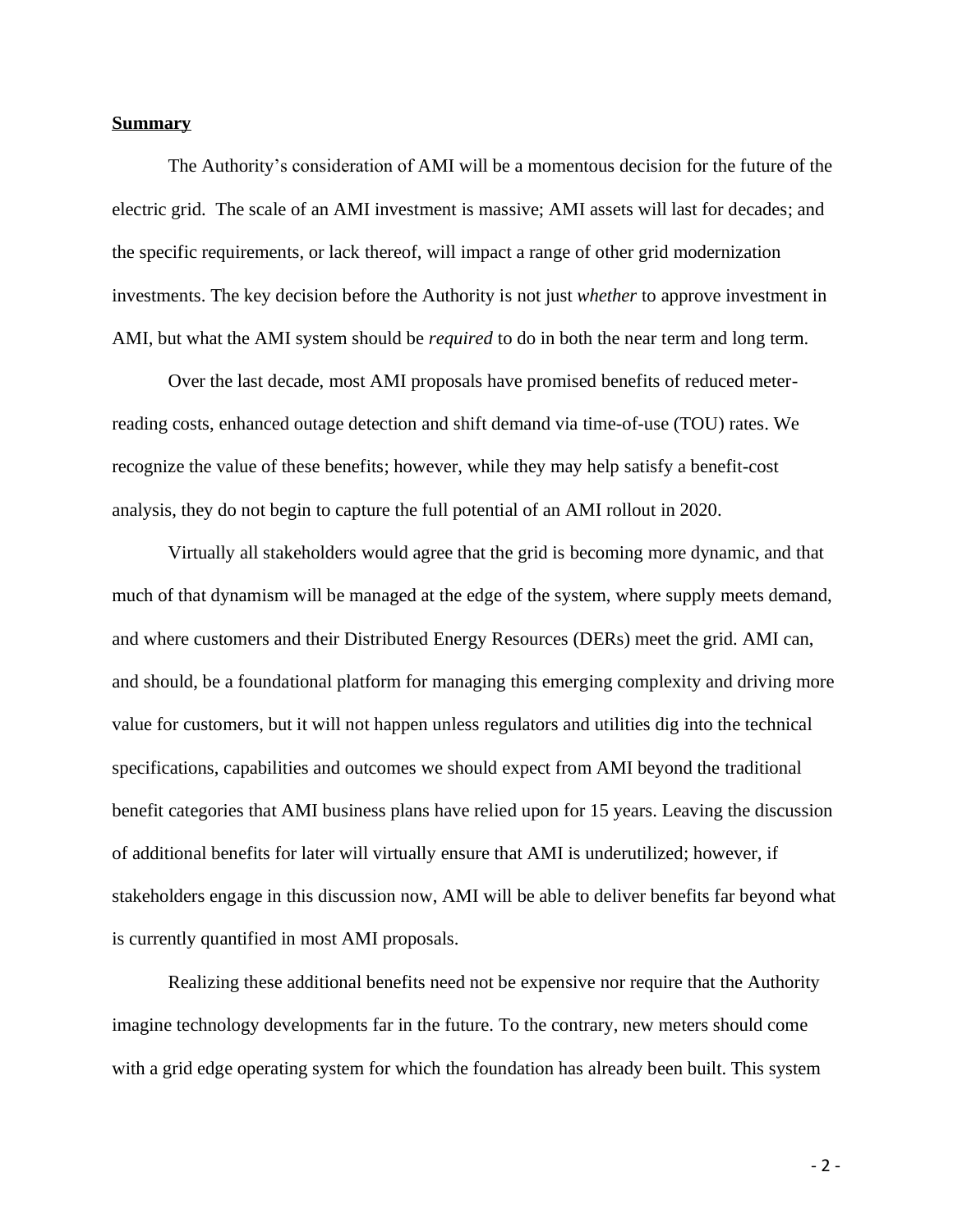would: process the hundreds of millions of data points captured by each AMI meter and distill them into actionable insights for customers and the grid; provide real-time system visibility to enable both planning and operations; detect anomalies that are the precursor to outages and other system failures, and enable localized optimization decisions that can empower everything from demand management to a self-islanding grid. These basic capabilities are essential to futureproofing an AMI investment, and cost-effectively ushering in the clean, distributed electric grid. Buying a laptop in 2020 without a modern operating system like Windows would be unthinkable, and so should buying AMI without a grid edge operating system.

# **The Potential Role of Meters in a Changing Electric Distribution Grid: The Grid-Edge Operating System**

This docket, like the related grid modernization dockets, seeks to address the challenges and opportunities created by an electric system that is evolving from a centralized grid with oneway power flow to a decentralized grid with two-way power flow. The decisions Connecticut makes in these proceedings will impact how we adapt to these changes for decades to come.

Adequately preparing for these changes and capturing AMI's full potential requires a fundamental shift in how AMI is conceived. Utilities and the Authority must decide whether AMI will be a remote cash register with some additional benefits, or a powerful grid-edge sensor and distributed computing platform that is also a reliable billing tool. These distinctions matter, as they dictate the way AMI will be developed, procured, deployed and utilized. We have seen this dynamic in telecommunications, where viewing the smart phone as a mini-computer that could also make phone calls completely shifted its potential. Other industries illustrate cautionary tales of this dynamic, such as how the Electronic Medical Records system was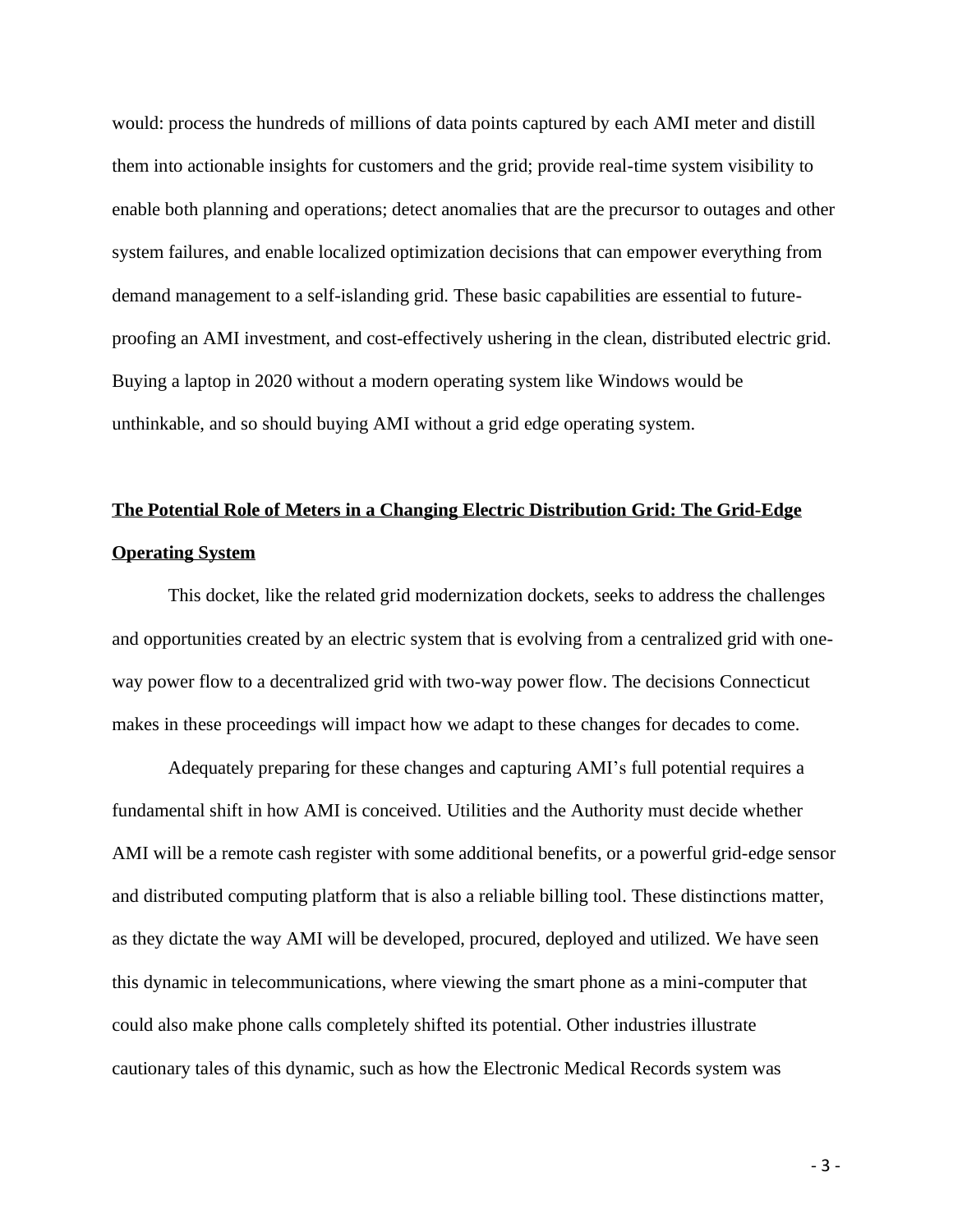conceived of first as a billing platform, which has undermined its effectiveness as a tool for patient care.

To maximize the value of an AMI deployment and guard against an investment that will soon become obsolete, utilities and regulators should view AMI first and foremost as a powerful distributed computing platform that is essential to operating the complex, decentralized grid that is rapidly emerging. Despite broad acceptance of a changing grid, the vast majority of grid modernization and AMI proposals remain rooted in a traditional view of the electric distribution system. The traditional view is based on foundational assumptions about the operating conditions on the grid:

- Limited visibility Little or no real-time data is available, and therefore operational decisions must be based on physical maps of the system and the assumption of worst-case operating conditions.
- One-way power flow based on centralized decision making Operational decisions are made centrally and power flows from central generation to the customer.
- Command and control operations Generation resources are fully visible and controllable.
- Predictable demand and grid-edge conditions Electricity demand is predictable, and DERs do not exist in large quantities.

These assumptions have, appropriately, dictated how the grid is planned and operated, and how operational software platforms are built; however, the rise of DERs and variable utilityscale generation creates a new world for the distribution system, in which the system characteristics, particularly at the grid-edge, are the opposite of those we are accustomed to: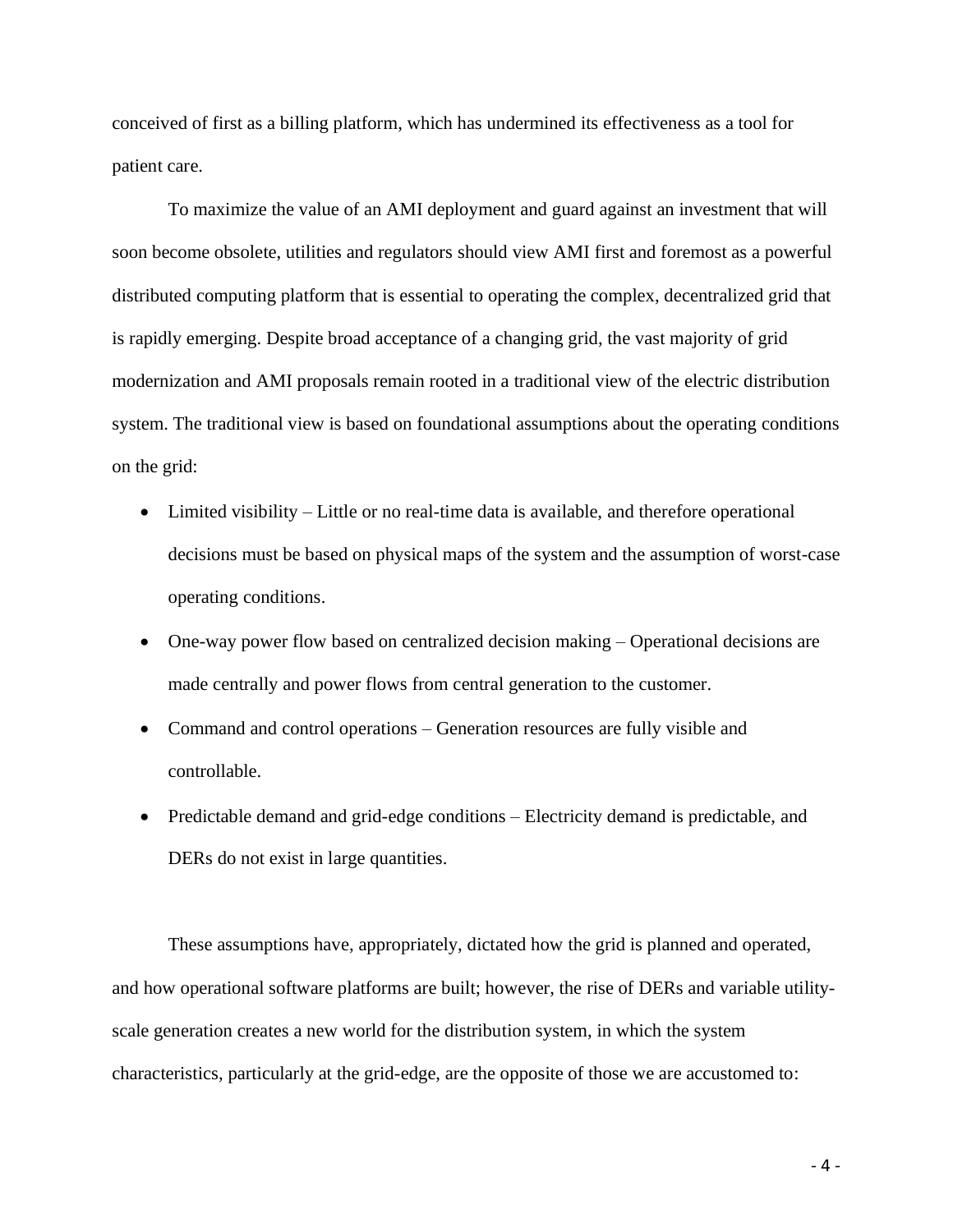- Robust real-time data all the way to the grid edge is now available, enabling complete, real-time system visibility.
- Power flows both ways and often with rapid change in direction.
- DERs and customer demand must be engaged to maintain reliability and keep system costs low in the face of high penetrations of variable resources. Yet DERs and demand usually cannot be directly controlled by the utility, and instead, the system must learn, predict, respond to, and influence their behavior.
- There is exponential complexity at the grid edge. As we continue to electrify end uses, particularly transportation, the number of large, unpredictable and/or mobile electric loads will have massive systemic impacts.
- The system faces new reliability and resiliency challenges in the form of stronger and more frequent storms and fires, which can be confronted, in part, by utilizing local islanding capabilities.

These system conditions at the grid-edge require an operating system built with a different foundation, capable of managing immense amounts of data and complexity in real time. This grid-edge platform need not replace legacy centralized operating systems, but it should complement and communicate with those systems. Implemented properly, it will help avoid a tremendous amount of future costs that are driven by applying the wrong operating principles to the grid edge, including both unnecessary hardware upgrades and software systems, such as a dedicated DERMS platform.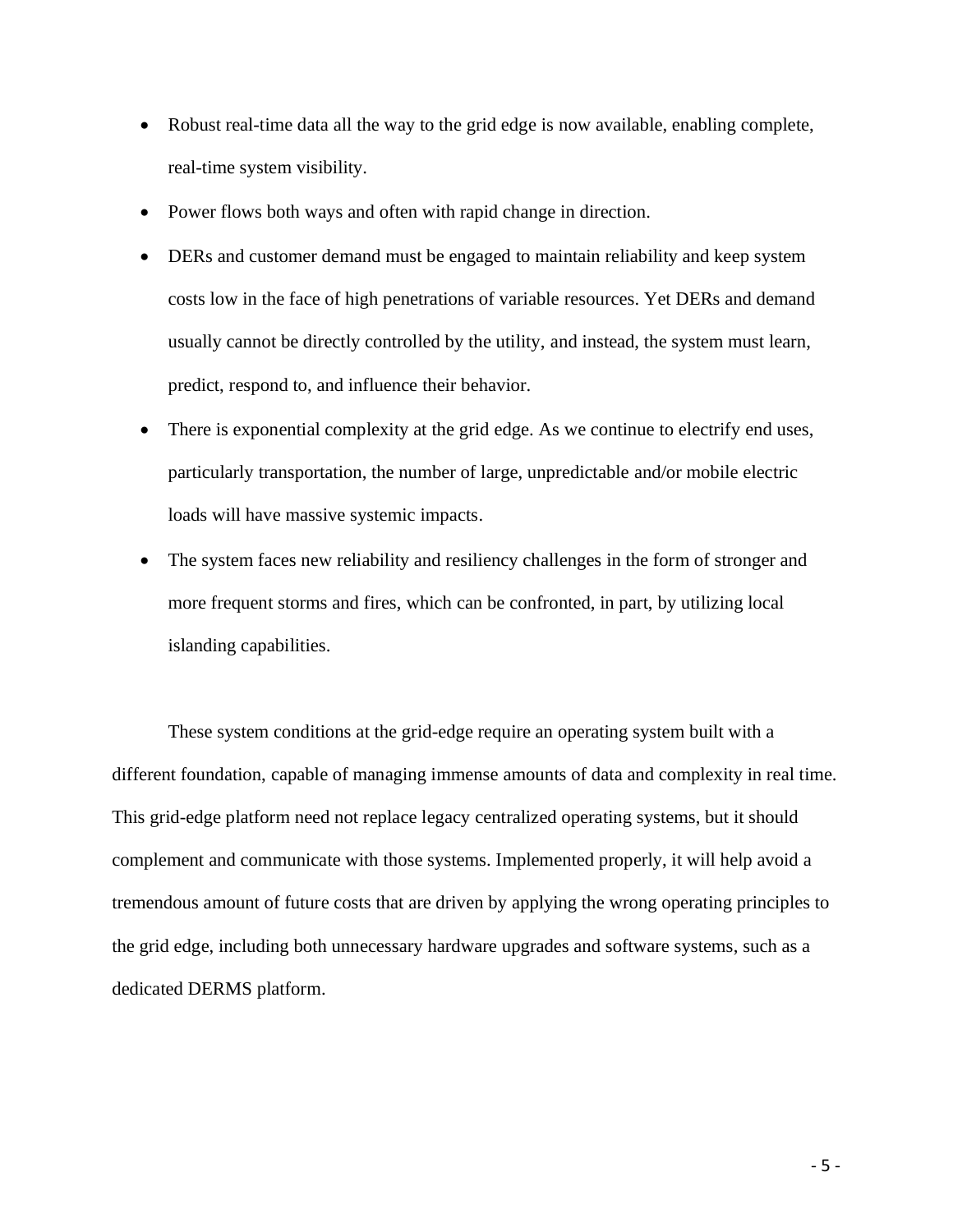### **Outcomes, Capabilities and Technical Requirements**

Realizing the full potential of AMI will require that regulators go beyond scrutinizing the benefit-cost analysis submitted by utilities and engage in a proactive discussion about additional required outcomes for customers and the grid; the capabilities necessary to drive those outcomes; and the technical requirements required to enable those capabilities.

Fully-enabled AMI is capable of driving a range of impactful outcomes, such as defined commitments to:

- Deliver 3-5% direct customer savings via rolling out voltage optimization, including meter-based voltage optimization software, in conjunction with meters;
- Enable flexible demand by using the meter to communicate TOU rates and more complex load management signals to service providers, devices and customers;
- Achieve quicker and lower-cost distributed resource interconnection decisions based on real-time grid-edge data;
- Reduce future distribution system capital costs with improved system modeling and grid optimization, and tools that increase transparency for regulators;
- Reduce outages and system O&M via anomaly detection that identifies pre-fault conditions and security breaches;
- Increase resiliency by leveraging localized optimization logic to enable system islanding.

Delivering such outcomes requires that meters are deployed with basic software capabilities: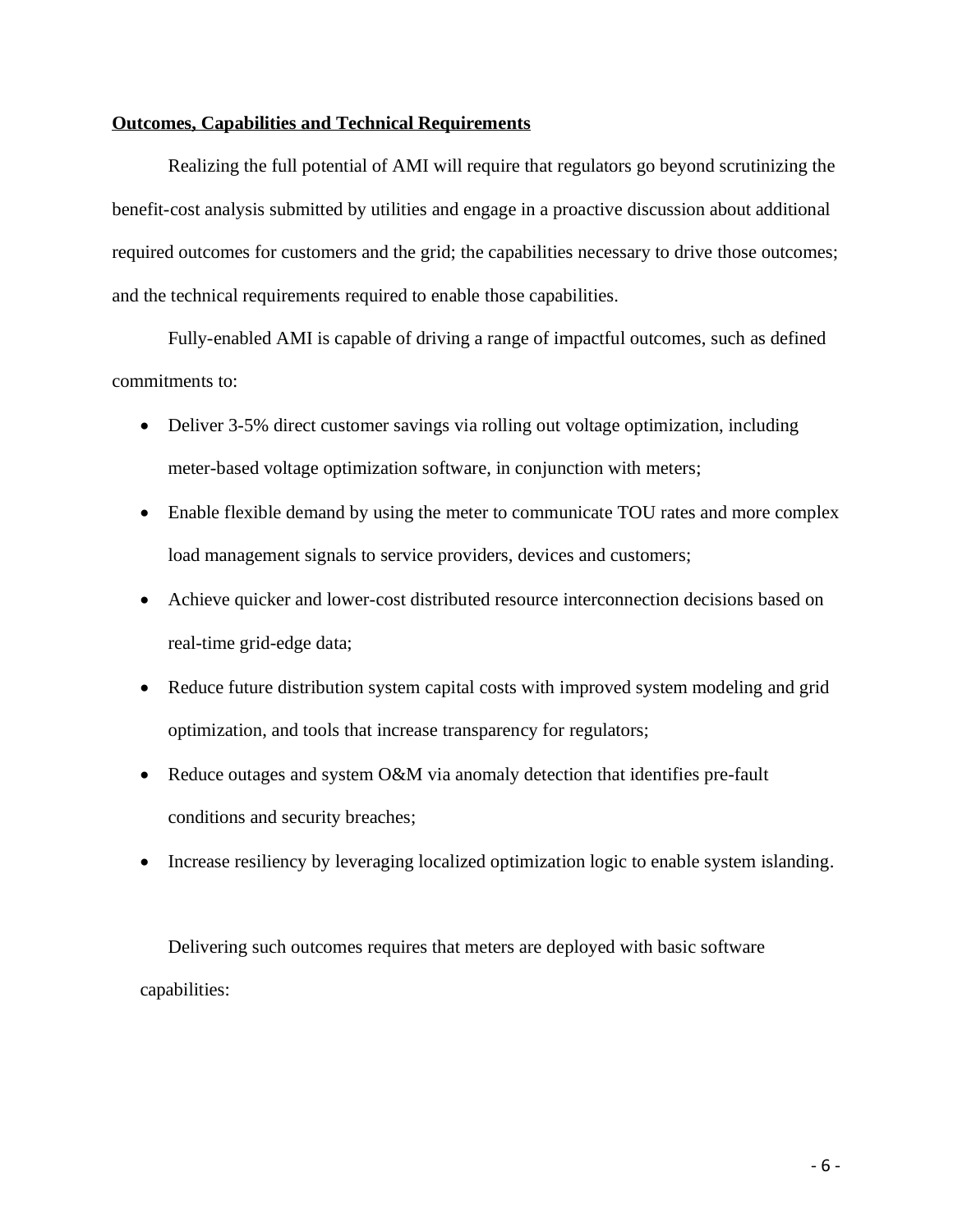- **Visibility and Awareness**: AMI should enable full operational visibility with a real-time power flow model that includes the secondary system and can accurately map system topology and reconfiguration. Specific requirements could include:
	- o Mapping meters to feeders, meters to phase, and meters to secondary transformer with 95% + accuracy, and updating that mapping based on changes to grid operating conditions;
	- o Forecasting demand and voltage at primary and secondary nodes, as well as at each meter, with 95%+ accuracy; and
	- o Monitoring power quality, frequency and other grid conditions based on real-time signal processing, with >95% of events analyzed within a second of occurrence.
- **Optimize Power Flow and DERs**: AMI should have the capability to distill locational operational value over time; communicate that locational value to devices, service providers and customers (starting with basic TOU rates); and inform both grid and DER optimization schemes. This could include requiring distributed algorithms that can identify and value various loads, storage and generation behind-the-meter, and leverage meter-to-meter communication to determine local needs and optimize power flow in service of lowest-cost grid operations and maintaining service during a system outage.
- **Anomaly Detection:** AMI should enable the predictive detection of anomalies on the distribution system to improve resilience to power outages, fire hazards or security breaches. This could include the analysis of high-resolution waveform data at the meter, combined with comparisons of measurements across meters and other circuit elements, to yield identification and triangulation of short-circuit, open-circuit, and high-impedance faults.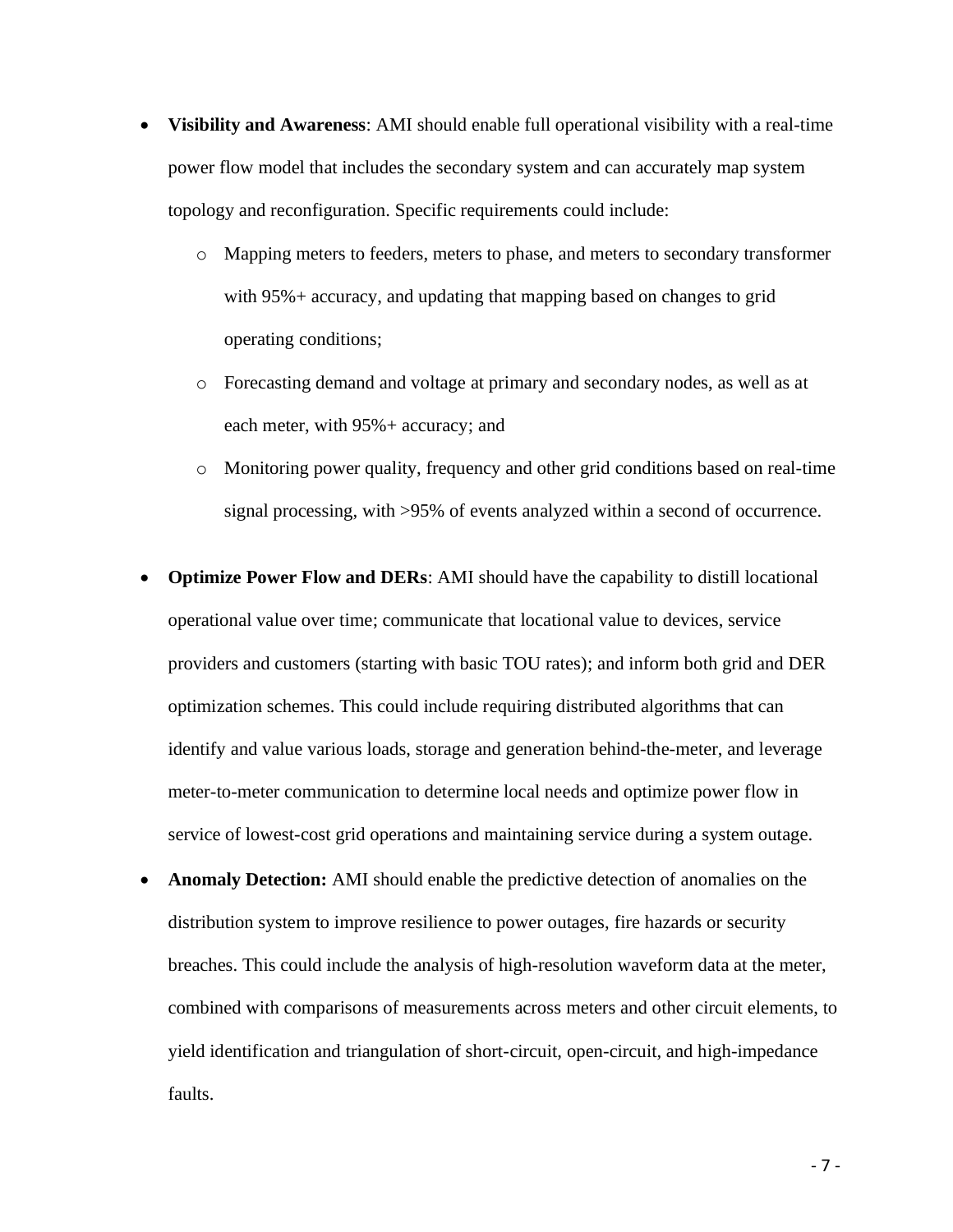Technical meter requirements are very closely related to these capabilities. Meters must have adequate data capture, computational power and communications capabilities to enable these functions.

In the past, regulatory commissions have concluded that additional outcomes can be determined at a later date, but the intended uses of an asset determine how it will be procured and deployed. Given that AMI is designed to last 20 years, the initial regulatory deliberation must include extensive discussion about how it will meet customer and system needs as the grid evolves. Moreover, requiring open access to data is an important regulatory goal that many commissions are tackling, but that is not a replacement for a discussion about what data and insights AMI should capture and make available to the utility and/or third parties. Each modern smart meter captures well over 25 million data points per month. It is neither possible nor necessary to utilize all of that data in real time. Basic software applications on the meter can analyze all that data, identify insights, and serve up those insights in real time, thereby enabling access to *actionable* information that will likely not be possible otherwise.

#### **Conclusion**

A successful AMI rollout requires collaboration among regulators, utilities, meter companies, software companies, and the wide range of consumer and other stakeholder groups. Utilidata prides itself on successful collaboration with all of these parties, and we greatly appreciate that the Authority has established a process so conducive to fostering that cooperation.

We believe such discussions are best focused on delivering outcomes customers want, and associated performance metrics that regulators can measure. When it comes to electricity,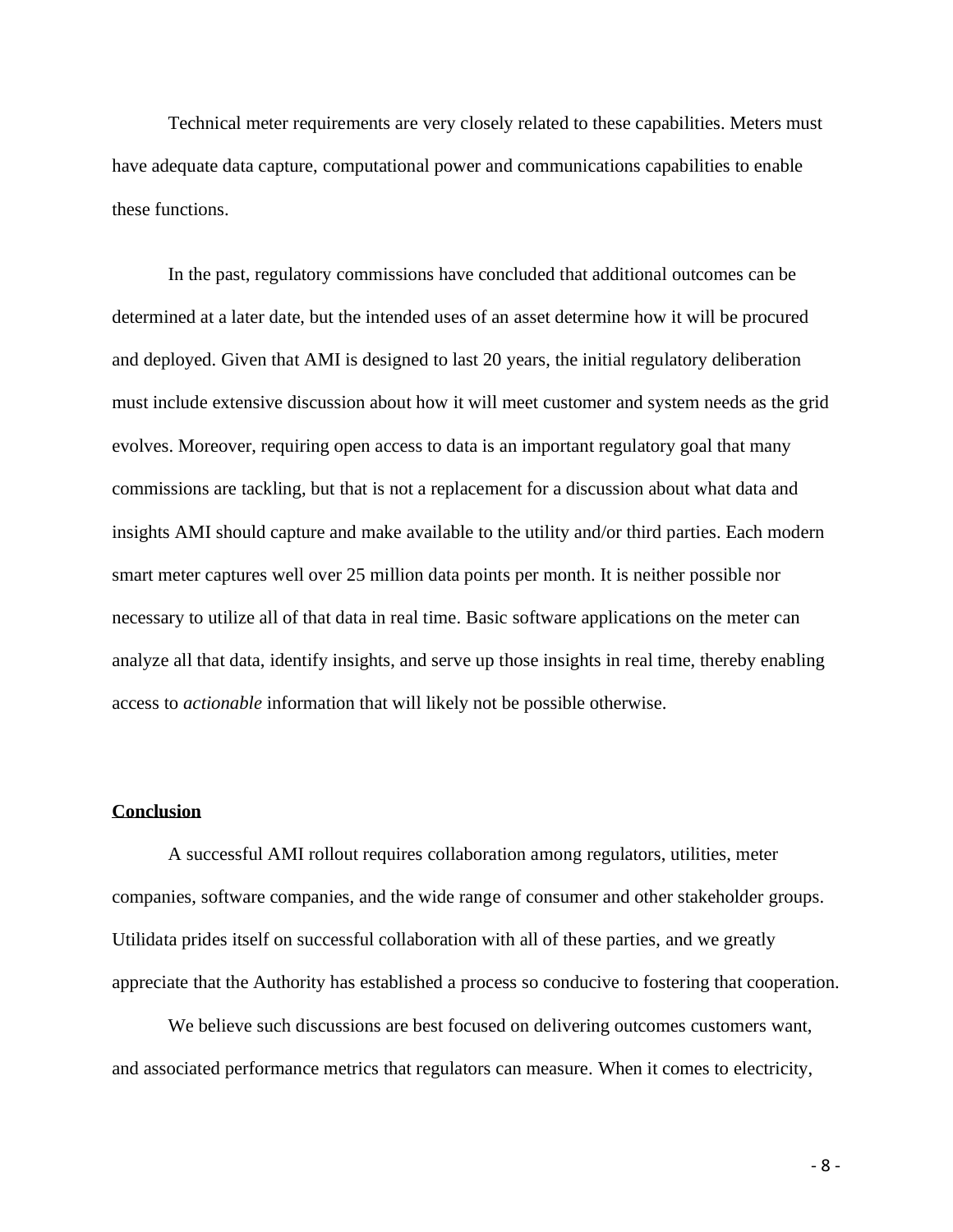customers have made their desires clear – they want it to be affordable and reliable. If those requirements are met, they'd also like it clean. And as new products emerge and mature – like solar panels, electric vehicles, smart thermostats or batteries – that can save them money, give them more control, reduce their environmental impact and give them a better customer experience, they want to be able to buy and use those things, cheaply and easily.

Executed correctly, AMI can greatly improve these outcomes for customers. We encourage regulators to broaden the focus of AMI deliberations by pressing stakeholders to answer questions about how AMI can deliver even more customer benefits:

- Will this large investment in grid-edge computing help us avoid future system costs that we would otherwise ask customers to pay for?
- Can we directly save customers money, even without them needing to more deeply engage in energy management or commit meaningful out-of-pocket expenses to efficiency upgrades?
- How will new meters make it faster, cheaper and easier for customers to buy DERs?
- How can new meters help customers easily manage TOU rates, and allow a smooth transition to more complex price signals that the system will demand, which can be sent directly to devices, sparing the customer from having to respond to complex rates?
- Can the meter be used not just to know when the power is out, but to keep power on in the first place by detecting faults before they happen?
- How can the meter support system resiliency, laying the groundwork for customers to maintain service even in the face of increasing floods, storms and fires?